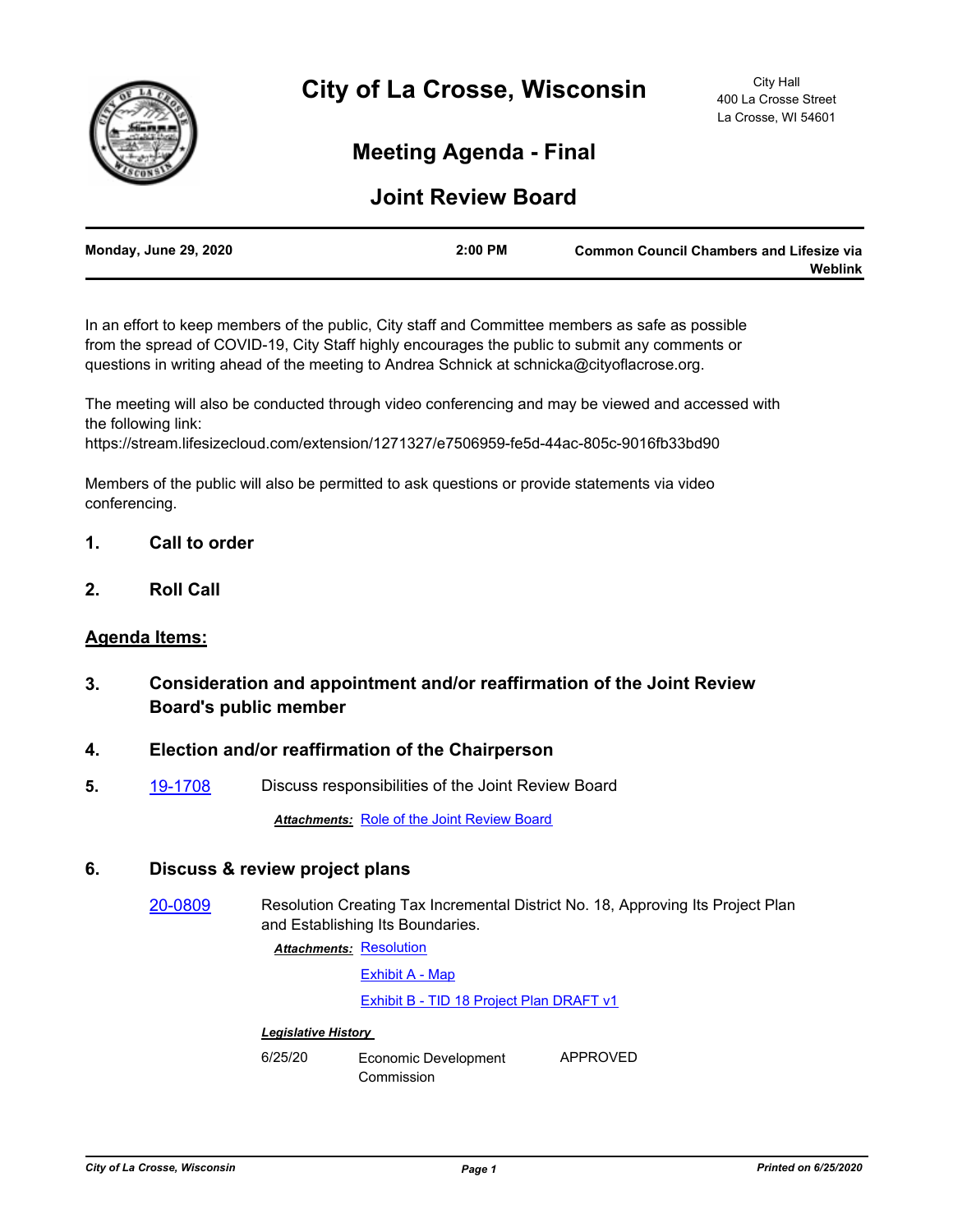| 20-0810                                   | Resolution Creating Tax Incremental District No. 19, Approving Its Project Plan<br>and Establishing Its Boundaries.                                          |                                                 |                                                                                 |  |
|-------------------------------------------|--------------------------------------------------------------------------------------------------------------------------------------------------------------|-------------------------------------------------|---------------------------------------------------------------------------------|--|
|                                           |                                                                                                                                                              | <b>Attachments: Resolution</b>                  |                                                                                 |  |
|                                           |                                                                                                                                                              | <b>Exhibit A - Map</b>                          |                                                                                 |  |
|                                           |                                                                                                                                                              | <b>Exhibit B - TID 19 Project Plan DRAFT v1</b> |                                                                                 |  |
|                                           | <b>Legislative History</b>                                                                                                                                   |                                                 |                                                                                 |  |
|                                           | 6/25/20                                                                                                                                                      | Economic Development<br>Commission              | APPROVED                                                                        |  |
| 20-0811<br><b>Attachments: Resolution</b> |                                                                                                                                                              | and Establishing Its Boundaries.                | Resolution Creating Tax Incremental District No. 20, Approving Its Project Plan |  |
|                                           |                                                                                                                                                              | <b>Exhibit B - TID 20 Project Plan DRAFT v1</b> |                                                                                 |  |
|                                           |                                                                                                                                                              | <b>Exhibit A - Map</b>                          |                                                                                 |  |
|                                           | <b>Legislative History</b>                                                                                                                                   |                                                 |                                                                                 |  |
|                                           | 6/25/20                                                                                                                                                      | Economic Development<br>Commission              | APPROVED                                                                        |  |
| 20-0813                                   | Resolution Approving an Amendment to the Project Plan of Tax Incremental<br>District No. 11, City of La Crosse, Wisconsin.<br><b>Attachments: Resolution</b> |                                                 |                                                                                 |  |
|                                           |                                                                                                                                                              | <b>Exhibit A - TID 11 Project Plan DRAFT v1</b> |                                                                                 |  |
|                                           | <b>Legislative History</b>                                                                                                                                   |                                                 |                                                                                 |  |
|                                           | 6/25/20                                                                                                                                                      | Economic Development<br>Commission              | APPROVED                                                                        |  |
| 20-0814                                   | Resolution Approving an Amendment to the Project Plan of Tax Incremental<br>District No. 13, City of La Crosse, Wisconsin.                                   |                                                 |                                                                                 |  |
|                                           |                                                                                                                                                              | <b>Attachments: Resolution</b>                  |                                                                                 |  |
|                                           |                                                                                                                                                              | Exhibit A - TID 13 Project Plan DRAFT v1        |                                                                                 |  |
|                                           | <u> Legislative History </u>                                                                                                                                 |                                                 |                                                                                 |  |
|                                           | 6/25/20                                                                                                                                                      | Economic Development<br>Commission              | <b>APPROVED</b>                                                                 |  |
| 20-0815                                   | Resolution Approving an Amendment to the Project Plan of Tax Incremental<br>District No. 14, City of La Crosse, Wisconsin.                                   |                                                 |                                                                                 |  |
|                                           |                                                                                                                                                              | <b>Attachments: Resolution</b>                  |                                                                                 |  |
|                                           |                                                                                                                                                              | Exhibit A - TID 14 Project Plan Draft v1.pdf    |                                                                                 |  |
|                                           | <b>Legislative History</b>                                                                                                                                   |                                                 |                                                                                 |  |
|                                           | 6/25/20                                                                                                                                                      | <b>Economic Development</b><br>Commission       | <b>APPROVED</b>                                                                 |  |